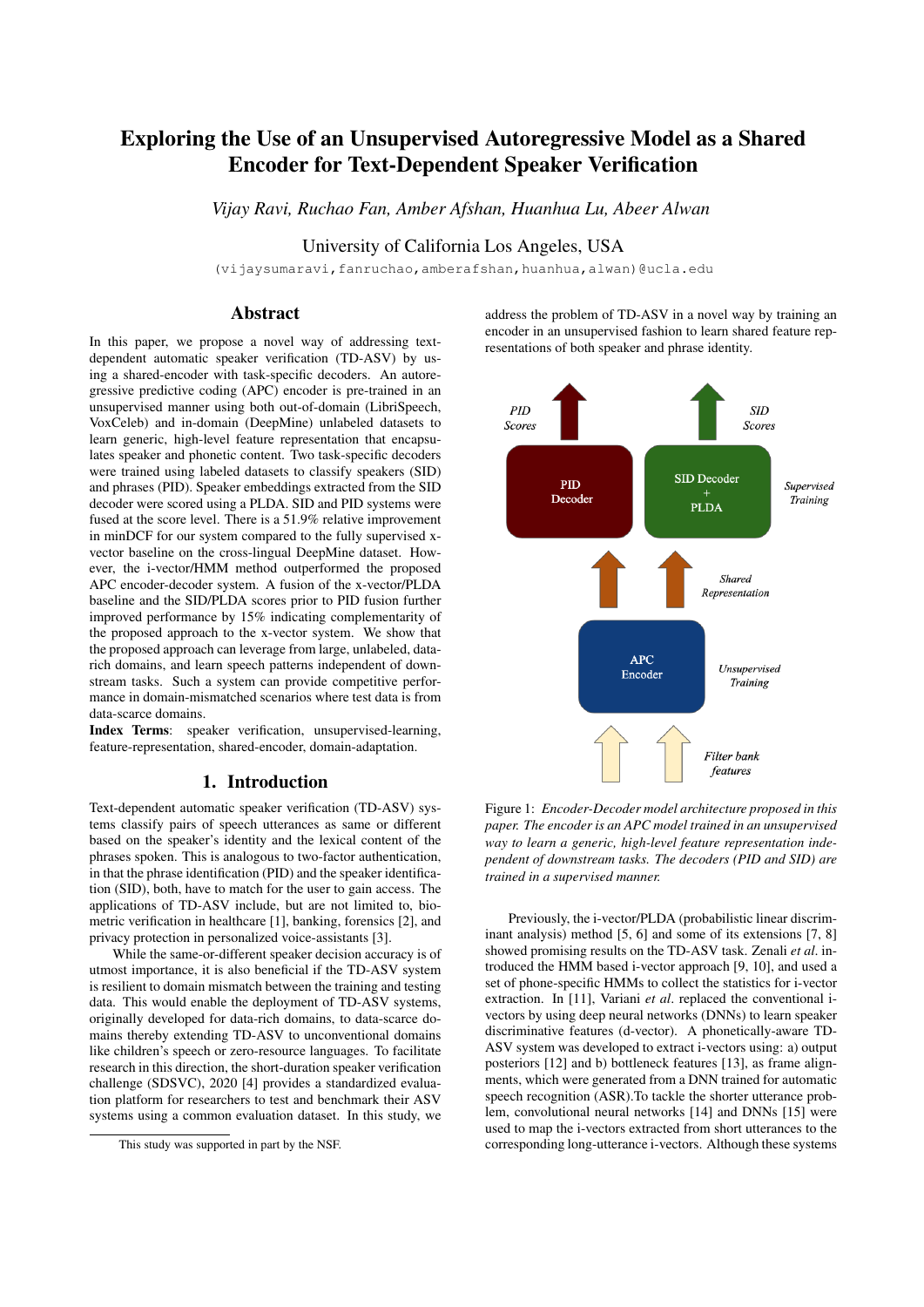were effective, they relied on handcrafted dictionaries to generate alignments for every phrase and large, labeled, in-domain datasets. On the contrary, the proposed method needs no dictionaries or alignments and can take advantage of abundantly available out-of-domain data. More recently, the end-to-end (E2E) approach of training TD-ASV systems has gained significant momentum. Heigold *et al*. proposed an E2E system combining the training, the evaluation and the verification process into a single compact network and jointly optimized all parameters using a verification-based loss [16]. In [17], Zhang *et al*. suggested an attention based E2E network for jointly learning speaker and phonetic discriminative features. In contrast to the previous E2E systems that were trained on a tuple-based loss function, Wan *et al*. proposed the generalized E2E loss function [18]. These E2E systems were, however, computationally expensive and optimized to perform well only for a specific phrase (eg: the wake-word phrase).

Inspired by the recent success of unsupervised pretraining  $[19, 20]$  and representation learning  $[21, 22, 23]$ , we propose to use a shared-encoder with two task-specific decoders for TD-ASV. The model architecture is as shown in Figure 1. Specifically, an autoregressive predictive coding (APC) encoder [21] is trained in an unsupervised way to learn a generic feature representation. The encoded representation encapsulates both speaker and phonetic discriminative features. We then use features extracted from the encoder as input to taskspecific decoders to predict phrase identity and extract speaker embeddings. Since the APC encoder is trained using unlabeled data (in-domain and out-of-domain), it is capable of capturing high-level speech representation independent of data domain or downstream tasks. The proposed shared-encoder architecture obviates the need for two separate encoders for each individual task and large amounts of labeled in-domain data for training. Results on the domain-mismatched evaluation data demonstrate that the proposed shared-encoder model can also be effective in domain adaptation in TD-ASV.

Prior work in feature-learning includes [24, 21, 25]. Liu *et al*. suggested the use of DNNs for feature extraction [24]. Their method, however, required labeled data for training the featureextractor in contrast to the unsupervised method employed in this study. Chung *et al*. proposed the unsupervised APC encoder in [21] but used the extracted feature representations with an i-vector/PLDA SID system as opposed to the task-specific decoders suggested in this paper. While these methods reported results on domain-matched datasets, the proposed model was evaluated on DeepMine data which consists of Persian and English phrases spoken by non-native English speakers. All evaluations are in accordance with Task-1 of the short duration speaker verification challenge (SDSVC) [4].

The remainder of the paper is organized as follows: in Section 2, the encoder-decoder structure is presented. The datasets used and the model architecture proposed are outlined in Section 3, results are presented and discussed in Section 4 and conclusion and the future directions are provided in Section 5.

## 2. Encoder-Decoder TD-ASV

#### 2.1. Autoregressive Predicitive Coding (APC) Encoder

Predictive coding has played an important role in speech processing, especially in speech coding using linear prediction coding (LPC) [26]. LPC predicts future audio samples whereas, a recently proposed autoregressive predictive coding [21] predicts the features of a future frame. The idea is to utilize the input sequence itself as labels and predict a frame  $n$  steps ahead of the current frame to achieve unsupervised speech representation learning. The model architecture is as shown in Figure 1.

Suppose the input speech sequence is  $X = (x_1, x_2, ..., x_T)$ , the time shift of prediction is fixed at  $n$ , and the ground truth of the prediction for each frame is  $(x_{1+n}, x_{2+n}, ..., x_{T+n})$ . In order to prevent the model from learning a trivial solution, we apply a uni-directional neural network structure, as opposed to bi-directional networks, by letting the model be aware of the context only from history. By stacking multiple long shortterm memory (LSTM) layers and adding residual connections, we obtain a deep LSTM network. Prior to that, a two-layer feed-forward network is considered as the pre-net network to transform the speech features into a hidden latent space. Together with LSTMs, we denote this combined network as DL-STM. The output of the DLSTM is then fed into a linear layer and transferred to the input space, which means that the dimension will be the same as the input features. Mathematically, the model architecture can be described as follows:

$$
\mathbf{Y} = W_f D LSTM(\mathbf{X}, W_{lstm}) + b_f \tag{1}
$$

where  $W_{lstm}$  represents all the parameters in the DLSTM;  $W_f$  and  $b_f$  denote the weight matrix and bias vector in the last layer, respectively; and  $Y = (y_1, y_2, ..., y_T)$  is the output. Considering the L1 loss as a metric distance for prediction, all the above parameters are obtained by optimizing the following loss function:

$$
L_1 = \sum_{t=1}^{T-n} |x_{t+n} - y_t|
$$
 (2)

#### 2.2. Task-specific Decoder

The PID decoder was designed to distinguish between different phrases. In order to obtain better generalization and faster convergence, we allowed the PID decoder to learn frame-level phonetic representations through a phoneme classification task using the connectionist temporal classification (CTC) [27]. The frame-level representations were then averaged using a statistical pooling layer to form a single feature vector for sentencelevel phrase classification. Specifically, the speech representation obtained in Section 2.1 was first fed into a stacked bidirectional LSTM network (BLSTM) to get the frame-level representations. Then, the frame-level representations were used as the inputs for two subsequent networks. In the first network, they were transformed into the phoneme space to capture phonetic information. In the second network, a pooling layer and two feed-forward layers were used to transcribe the frame-level representations to phrase-ID space followed by a softmax layer. The overall PID decoder was optimized by jointly minimizing the following loss:

$$
\mathcal{L}_{total} = \mathcal{L}_{CTC} + \lambda \mathcal{L}_{CE},\tag{3}
$$

where,  $\mathcal{L}_{CTC}$  is the CTC loss for phoneme classification and  $\mathcal{L}_{CE}$  is the loss arising from the phrase classification. We use  $\lambda$  as a regularizing hyperparameter to control the contribution of the CE loss to the total loss.

The speaker-ID decoder consists of another BLSTM network followed by a statistical pooling layer to extract speaker embeddings. Speech representations obtained from the APC encoder in Section 2.1 are used here as input. The size of the final transformation layer is dependent on the number of speakers in the dataset. The SID decoder is optimized by minimizing the cross entropy loss arising from the classification of speakers.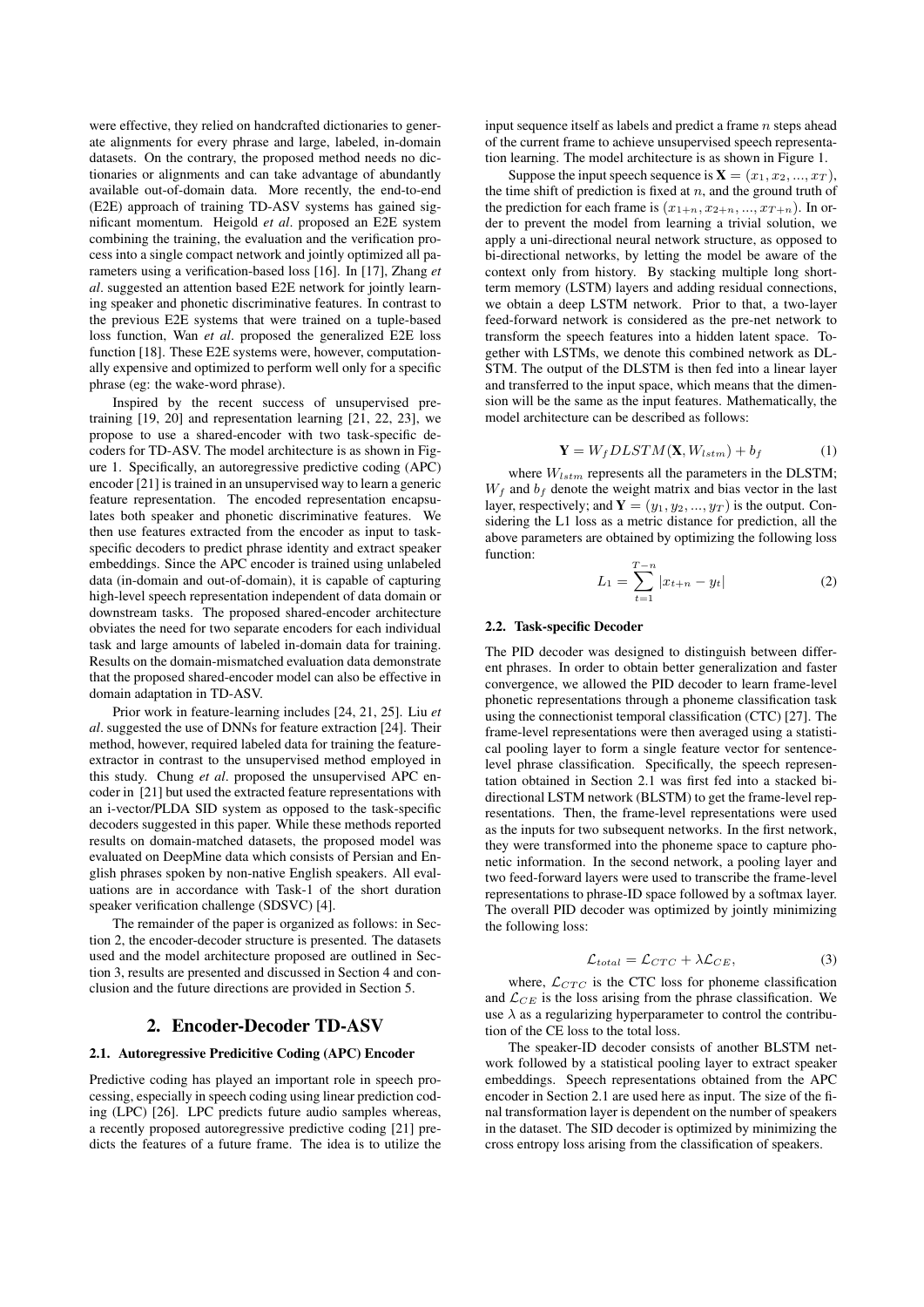# 3. Experimental Details

## 3.1. Datasets

The specifications of the datasets used in this paper are provided in Table 1. Utterances from LibriSpeech, VoxCeleb1 and Vox-Celeb2 [28] and DeepMine Part-1 [29, 30] were used for three different tasks: 1) Unsupervised pre-training of the shared encoder, 2) Phrase ID training, and 3) Speaker ID training. In this section, we provide details of the subsets of data used for each task.

Table 1: *Details of the datasets used.*

| <b>Subset</b>     | <b>Database</b> | #<br><b>Utts</b> | #<br><b>Spks</b> | <b>Duration</b><br>(in hours) |
|-------------------|-----------------|------------------|------------------|-------------------------------|
| train-librispeech | Librispeech     | 140k             | 5466             | 478.5                         |
| dev-librispeech   | Librispeech     | 2.7k             | 97               | 5.3                           |
| train-voxceleb    | VoxCeleb        | 1.2M             | 7350             | 2637.8                        |
| dev-voxceleb      | VoxCeleb        | 73k              | 7350             | 151.2                         |
| train-deepmine    | DeepMine        | 101k             | 963              | 91.5                          |
| dev-deepmine      | DeepMine        | 37k              | <b>NA</b>        | 31.6                          |
| test-deepmine     | DeepMine        | 69k              | NA               | 61.2                          |

The in-domain training data (*train-deepmine*) contains speech utterances from 963 speakers, some of whom have only Persian phrases. The enrollment (*dev-deepmine*) and test utterances (*test-deepmine*) are drawn from a fixed set of ten phrases consisting of five Persian and five English phrases, respectively. More details of the phrases can be found in [29].

#### *3.1.1. Unsupervised Pre-training of Shared Encoder*

The unsupervised pre-training of the shared encoder used the out-of-domain *train-librispeech* subset, 500k utterance from VoxCeleb and the in-domain *train-depmine* subset. Since the APC encoder can be trained with unvoiced frames as well, no speech activity detection (SAD) is applied. A uniform sampling rate of 16 KHz is used across datasets. To prevent overfitting, a combined development set consisting of *dev-librispeech*, *devvoxceleb* and *dev-deepmine* were used for hyperparameter selection.

#### *3.1.2. Task Specific Decoder Training*

For training the phrase ID decoder, 100 hours of LibriSpeech and all utterances of *train-deepmine* were used. *dev-librispeech* and the *dev-deepmine* dataset were used for hyperparameter selection.

The SID decoder was trained using 1.2M utterances (7350 speakers) from the VoxCeleb dataset. Similar to the data processing of the x-vector system in [31], the utterances were cut into 3 second segments and augmented with noise from the MU-SAN database [32] resulting in a total of 3.2M utterances ( $\sim$  7k hours).

#### 3.2. Front-End Processing

The Kaldi framework [33] was used for all front-end preprocessing and feature extraction for each of the three tasks. The features are 40 dimensional filterbanks with a frame-length of 25ms and a frame shift of 10ms. Cepstral mean and variance normalization is applied on the features. The energy SAD (from Kaldi), used in the speaker embedding extraction, filters out non-speech frames.

#### 3.3. Model Architecture

#### *3.3.1. APC Encoder*

The APC encoder DLSTM is composed of 4 layers of unidirectional LSTMs with each layer consisting of 512 hidden units. The input to the shared-encoder is 40 dimensional filter-bank features. The shared encoder is trained in an auto-regressive manner by minimizing the L1 loss function as described in Section 2.

The pre-net feature embedding network of the encoder DL-STM is made up of 2 fully-connected layers with ReLU activations. The encoder model is initialized using the Xavier uniform initialization and a dropout of 0.1 is applied to the ReLu activation function.

During evaluation, the shared-encoder is used as a feature extractor to extract learned representations for each utterance. These feature representations are the hidden RNN states of the APC model and form a 4-dimensional tensor of the shape (number-layers, batch-size, sequence-length, RNNhidden-size). In our experiments, 512 dimensional hidden states of all 4 RNN layers of the APC model were used. Features extracted from the APC model are then fed into the task-specific decoder for learning the corresponding speaker and phrase identities.

#### *3.3.2. Task Specific Decoders*

Two standalone decoders are trained to classify speech utterances based on speakers and phrase-IDs. Each decoder is trained and evaluated separately.

The phrase ID (PID) decoder is composed of 3 layers of bidirectional LSTMs made up of 512 hidden units. The output of these BLSTM layers is then fed into two different subnetworks to predict phonemes and classify phrases. The mapping from Persian to English phoneme set is adopted as suggested in the data corpus, leading to 39 phonemes in total. Therefore, the phoneme prediction sub-network is a linear layer with a 40 dimensional  $(39$  phonemes + 1 blank) output. The phrase classification sub-network consists of a pooling layer followed by a fully-connected layer (400 hidden units) and a prediction layer of 11 outputs (10 phrases + 1 no match). Since we utilize out of domain data which do not have phrase-ID labels, we add an extra category for all utterances whose contents do not match the given 10 phrases of the evaluation data. We observe that the PID decoder converges well when  $\lambda$  (defined in section 2.2) is heuristically set to 0.2.

The speaker ID decoder is made up of 3 layers of bidirectional LSTMs each consisting of 512 hidden units. This is followed by statistical pooling, a fully-connected (dense) layer, and a prediction layer. The dimension of the prediction layer 7350 based on the number of speakers in the training set. During evaluation, the bottleneck features (outputs from the dense layer of the SID decoder) are extracted and used as speaker embeddings. The dimension of the fully-connected dense layer is set at 600 similar to the x-vector system.

#### 3.4. Model Training and Evaluation

The shared encoder was trained for 5 epochs with a learning rate of  $2e^{-4}$ . The weights and biases of the shared-encoder network were frozen after the training to ensure that the task-specific optimization of the decoders did not modify the shared-encoder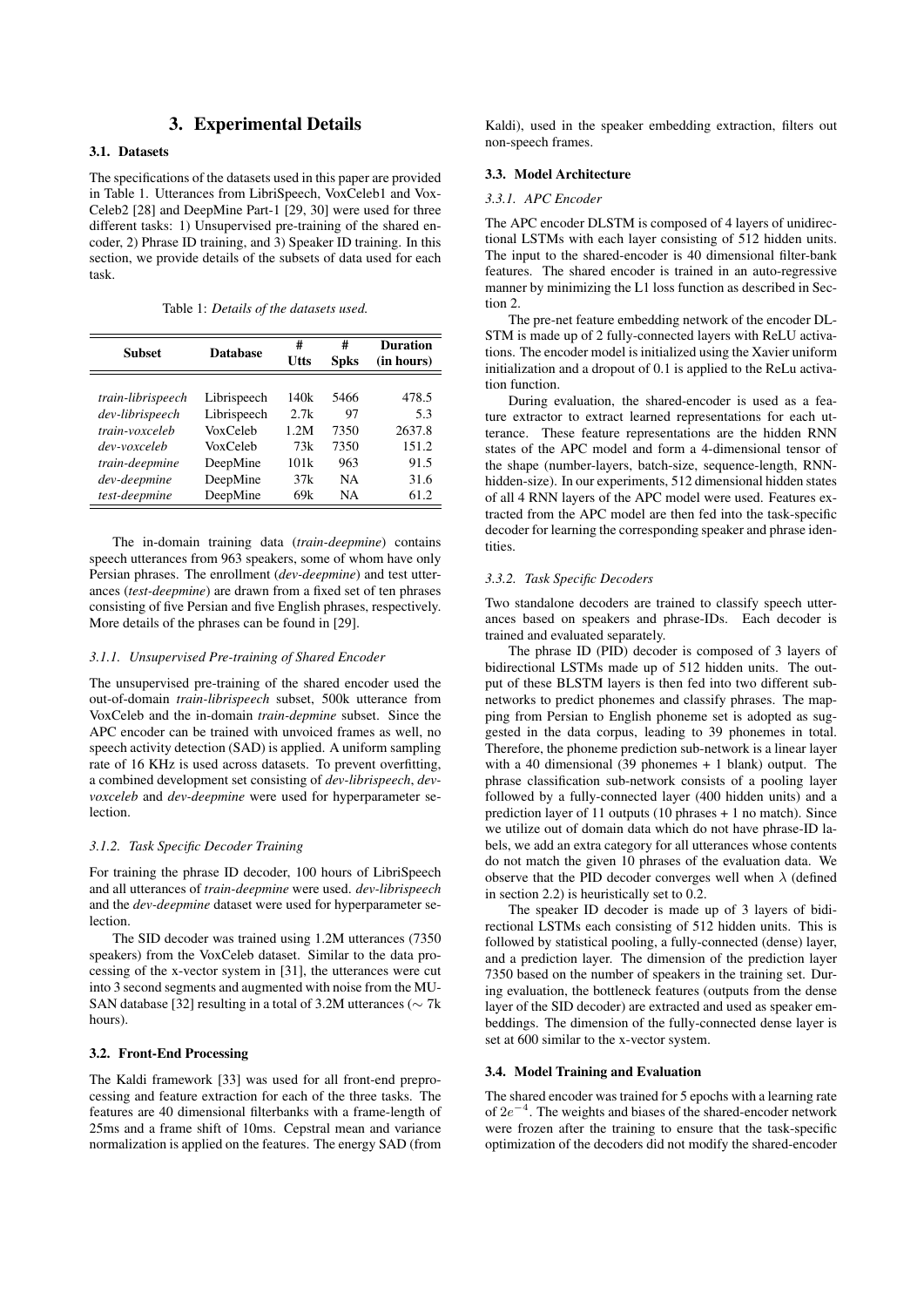the. Both the phrase ID and the speaker ID decoder networks were trained in parallel to minimize their corresponding loss functions. Decoders were trained for 5 epochs with a learning rate of  $2e^{-4}$  and the learning rate was annealed by a factor of 0.5 after 3 epochs.

During evaluation,the log likelihood of phrase-ID of test utterance and the corresponding enrollment utterance being the same is computed as the PID score. Speaker embeddings are extracted from the dense layer of the SID decoder. A PLDA classifier is used to compare the extracted speaker embeddings, and predict target/imposter speaker decisions. Speaker embeddings extracted from the speaker ID decoder were centered and projected using LDA. The LDA dimension was tuned on the VoxCeleb training set to 200. After dimensionality reduction, the representations were length-normalized and modeled by the PLDA and the PLDA model was then adapted using the Deep-Mine training data. The log-likelihood scores of the PLDA model (SID scores) and the PID model were fused to generate the final system prediction.

# 4. Results and Discussion

Table 2 provides results obtained from the text-dependent speaker verification task of SDSVC on the evaluation data. System performance is compared using the normalized minimum detection cost function (minDCF) [34].

Two baselines were provided in the challenge evaluation plan for this task: the x-vector system and i-vector/HMM system. The state-of-the-art x-vector method, based on the TDNN architecture of [31], was trained using VoxCeleb1 and Vox-Celeb2 databases. Evaluation trials, as per the provided baseline, were scored using the PLDA without any score normalization. The i-vector/HMM method, that also takes into consideration phrase information, was selected as the second baseline. Among the published results, the i-vector/HMM method is the best performing system on DeepMine data.

Table 2: *Results for the text-dependent task of the SDSV challenge in terms of minDCF and EER.* <sup>∗</sup> *indicates baseline and* + *indicates score-level fusion using linear regression.*

| <b>Speaker ID</b><br><b>System</b> | <b>Phrase ID</b><br><b>System</b> | minDCF | EER<br>$(\%)$ |
|------------------------------------|-----------------------------------|--------|---------------|
| $x$ -vector $*$                    | None                              | 0.5611 | 10.13         |
| $i$ -vector $*$                    | <b>HMM</b>                        | 0.1472 | 3.47          |
| x-vector                           | PID                               | 0.2170 | 4.80          |
| <b>SID</b>                         | PID                               | 0.2697 | 6.28          |
| $SID + x-vector$                   | PID                               | 0.1830 | 4.18          |

The proposed system achieves a minDCF of 0.2697 and an EER of 6.28%. This represents a relative improvement of 51.9% in terms of minDCF (0.5611 for the x-vector baseline versus 0.2697 for the proposed method) and 38% in terms of EER (10.13% to 6.28%). In order to have a fair comparison between the x-vector system and the shared-encoder system, we fused the scores of x-vectors and PID. We observed that, in this case, the performance of the fused x-vectors was better than the shared encoder system. The minDCF improved relatively by 19.5% (from 0.2697 to 0.2170) and the EER by 23.5% (from 6.28% to 4.8%). Thus, the x-vector system, on its own, is better at capturing speaker discriminatory features, than the SID network of the proposed framework. Nevertheless, on the overall task of TD-ASV, the proposed system performs better than the x-vector baseline. This improvement in performance can be attributed to the unsupervised pre-training of the sharedencoder using unlabeled in-domain data and the use of phonetic information by the proposed system. As a result, our system is better suited for the text-dependent, cross-lingual task of this challenge in comparison to the x-vector baseline.

To further analyze the performance of the proposed system, fusion of the x-vector/PLDA scores and the SID/PLDA scores was performed using linear regression before fusing with PID scores. Equal coefficients of 0.5 were chosen for this linear regression which resulted in a 15% gain in minDCF (0.2170 to 0.1830) and a 12% relative gain in EER (4.8% to 4.18%). These results seem to suggest that the SID system offers complimentary information to the x-vector system. It is possible that the proposed unsupervised method learns useful speakerdiscriminative information that was previously discarded when learning representations in a supervised fashion. Combining supervised and unsupervised feature representations can therefore be advantageous in developing robust TD-ASV systems.

The performance of the i-vector/HMM method, on the other hand, exceeded that of the proposed method by 45% (minDCF of 0.1472 vs 0.2697). This system used hidden Markov model (HMM) states to model time sequences and extract i-vectors for each phrase. The i-vector/HMM approach outperforms the proposed method mainly because of its capability to reject targetwrong trials, meaning that if two different phrases were spoken by the same speaker, the HMM Viterbi decoding produced invalid statistics for such trials and consequently they were rejected easily [10]. In contrast, since the PID and the SID systems were fused by a simple score-level fusion, our system may have predicted higher log-likelihoods. A comprehensive analysis of the results could not be performed because the ground truth labels for the evaluation data were not available.

# 5. Conclusion

In this paper, a novel model architecture comprised of a sharedencoder with task-specific decoders was proposed for TD-ASV. An auto-regressive predictive coding encoder was trained in an unsupervised fashion to learn generic features independent of the downstream task. Task-specific decoders were then optimized for phrase and speaker classification. An improvement of 52% was achieved in terms of minDCF compared to the xvector baseline. The i-vector/HMM method was the best performing system.

The proposed method has the advantage of learning highlevel speech patterns from large, unlabeled, data-rich domains. The encoded speech representations successfully captured speaker and phonetic discriminative features. Results obtained on the evaluation dataset demonstrated the domainadaptaion ability of the proposed system. Further, strong evidence of the complementarity of the proposed system was found when the x-vector scores were fused with the scores of the encoder-SID decoder.

A natural progression of this work is to compare the effectiveness of the APC encoder against other unsupervised methods such as the contrastive prediction approach. Further research could also be conducted to determine the applicability of the shared-encoder on other data-scarce domains, for example, accented speech, zero-resource languages, children's speech. Additionally, both PID and SID systems could be jointly trained as a multi-task problem to make the system more robust.